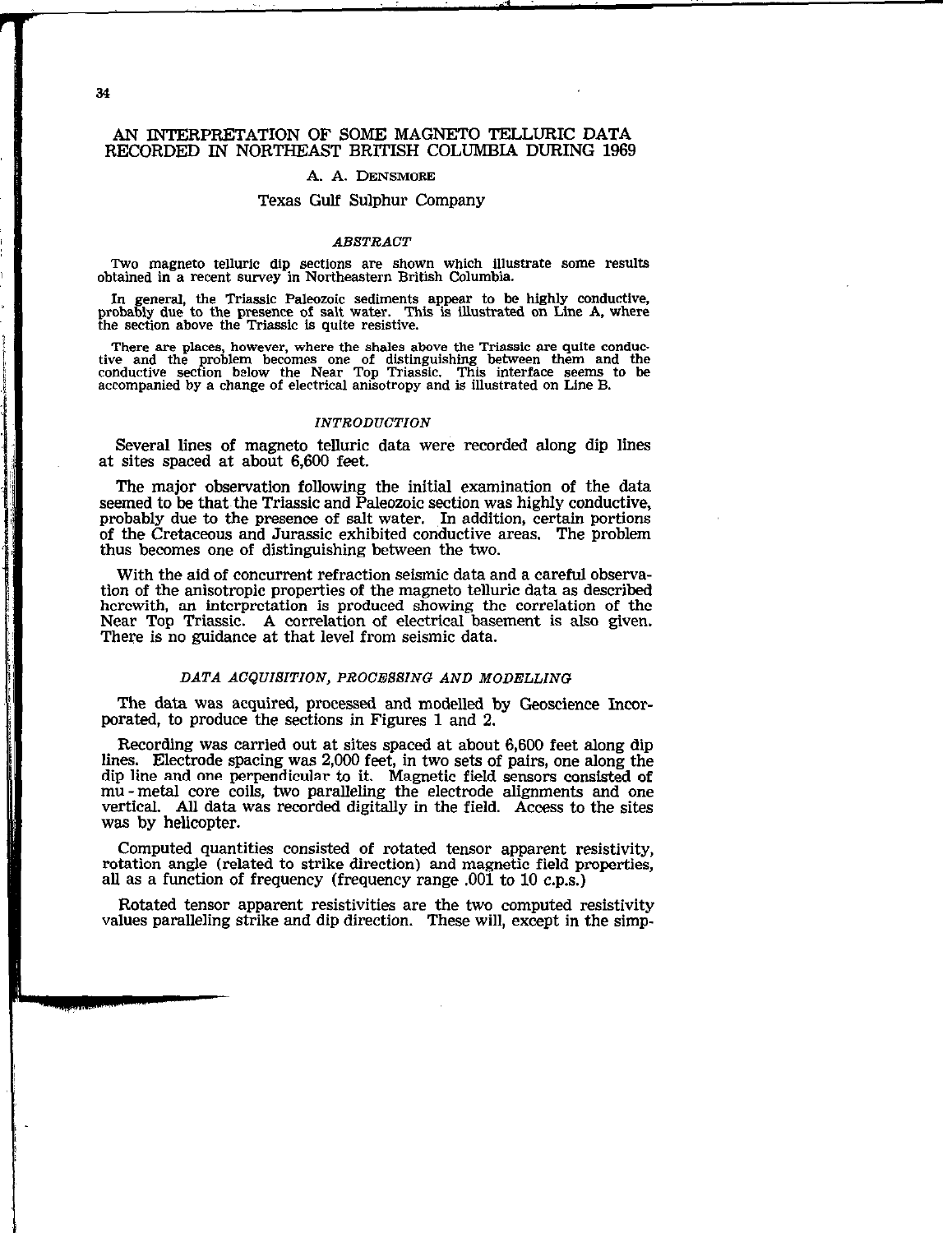# AN INTERPRETATION OF SOME MAGNETO, ETC. 35

lest geologic situations, be different. This is because structural features, if they involve resistivity contrast, cause the bulk or average resistivity when viewed from the surface, to vary with azimuth.

Apparent resistivity as a function of frequency for both strike and dip direction were converted to true resistivity depth relationship by assuming a theoretical model which will satisfy the observed results. The interpreted electrical sections in Figures 1 and 2 are the result of this procedure.

The final interpretive step in relating these sections to geological structures is the subject matter of this paper.

#### LOGARITHMIC CODE

In order to aid correlation by studying resistivity characteristics, a logarithmic code was adopted whereby both strike and dip resistivity are taken into account in plotting the sections and in the subsequent interpretation. Resistivity values are ordered by orders of magnitude, each line representing an order of ten, vertical referring to strike quantities and horizontal to dip quantities. The first number refers to dip resistivity in ohm - meters and the second to strike resistivity.

| 10/10     |          |
|-----------|----------|
| 100/10    | 丰        |
| 1000/10   | ≢        |
| 100/100   | $\pm\pm$ |
| 1000/100  | 羊        |
| 1000/1000 | 丰丰       |
|           |          |

I

There is some ambiguity in defining orders of magnitude in places, but this symbolism is only an aid, so judgment is required. For example, is 500 in the order of hundreds or thousands?

#### DISCUSSION OF INDIVIDUAL LINES

#### LINE A (FIGURE 1)

The sediments below Near Top Triassic are interpreted as shown, being largely low resistivity in the strike direction, there being some variation in the dip direction. Above the Triassic, the Jurassic and Cretaceous beds  $\frac{1}{2}$  exhibit high resistivity in both directions. The basement is interpreted to be at the interface where a large change in resistivity takes place, particularly in the strike direction.

On Site 67, the Near Top Triassic is interpreted to be at the top of a resistivity quantity of  $1000/100$ . The deeper correlation would give 6,000 feet of dip between sites 56 and 67 which is considered unreasonable.

### LINE B (FIGURE 2)

The Near Top Triassic to Basement is correlated, in general, as a zone of low strike resistivity. The difficulties with respect to distinguishing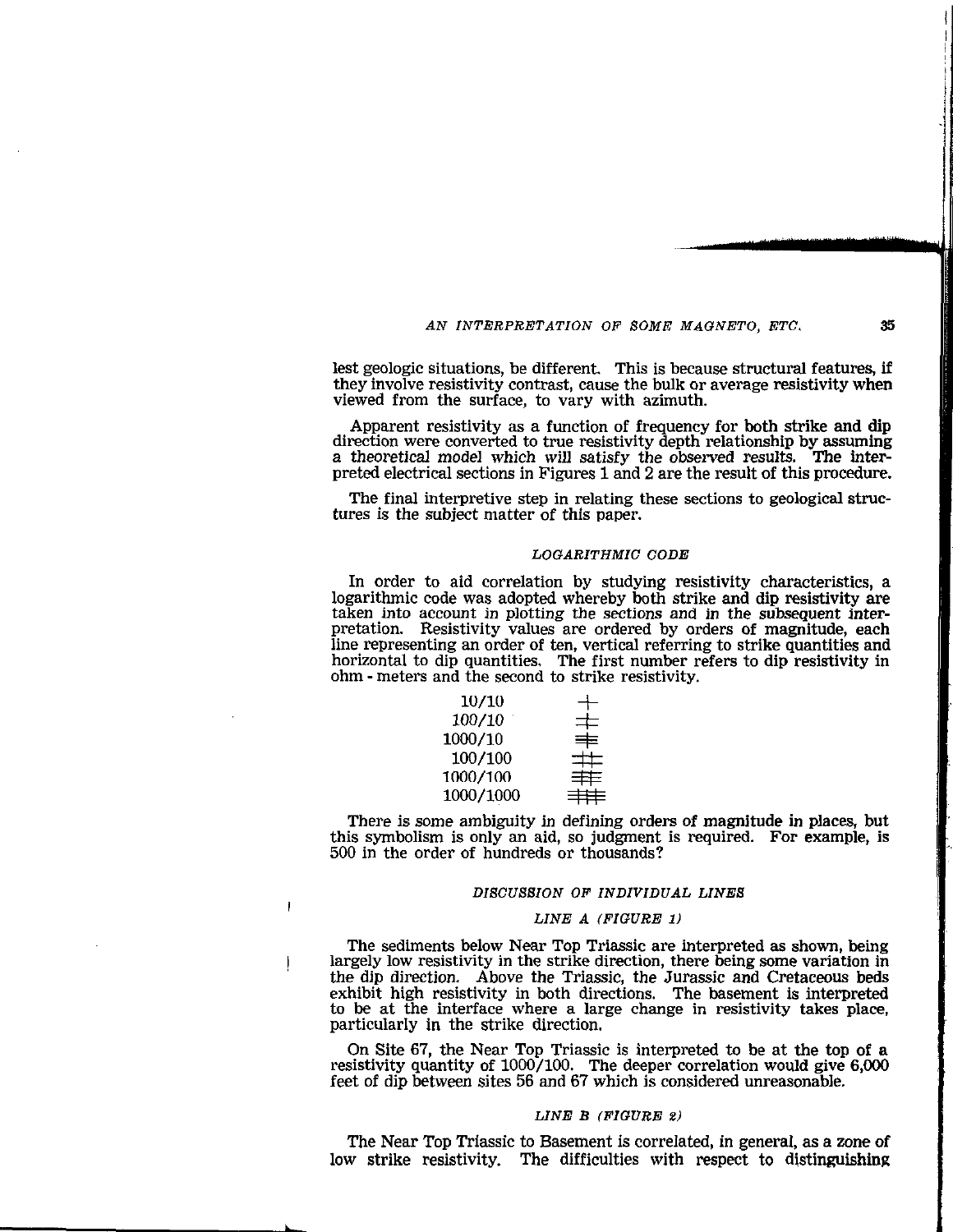## 36 A. A. DENSMORE

between Cretaceous shales and Paleozoic conductors are ihustrated on this line. On Sites 1 and 01 the Top Triassic is correlated as an interface between high and low dip resistivity, this being the only physical change observable at the expected level. A phantom pick is made on Site 01 as a result of dips above and dip at basement level. The criteria here seems to be to phantom low since we are in a low strike resistivity Cretaceous area.

At Stations 03 and 04, the Near Top Triassic is picked as the interface between low and high dip resistivity, this being the reverse of the direction of change at Sites 1 and 01.

On Sites 46, 33, 23, 12, 02, the Near Top Triassic is picked at the base of very high strike and dip resistivity.

The basement is picked where a large resistivity change takes place, near a level in the order of 10,000 to 15,000 feet below the Near Top Triassic. There seems to be no consistency as to which tensor (dip or strike) produces the change.

## **CONCLUSION**

We seem to be able to distinguish between generally conductive beds above the Triassic and the conductive Triassic Paleozoic complex by an anisotropic change at the expected level.

### ACKNOWLEDGMENT

The author wishes to thank the Texas Gulf Sulphur Company for permission to publish this paper.

#### References

CADNMW, L., "Basic Theory of the Magneto-telluric Method of Geophysical Prospecting". Geophysics 18, No. 3, 1953.

GEOSCIENCE INCORPORATED, "Magneto Tellurics in Petroleum Exploration".

F. S. GRANT and G. F. WEST, "Interpretation Theory in Applied Geophysics" McGraw Hill 1965.

e de la companyation de la construction de la companyation de la companyation de la companyation de la company<br>L'approximation de la companyation de la companyation de la companyation de la companyation de la companyation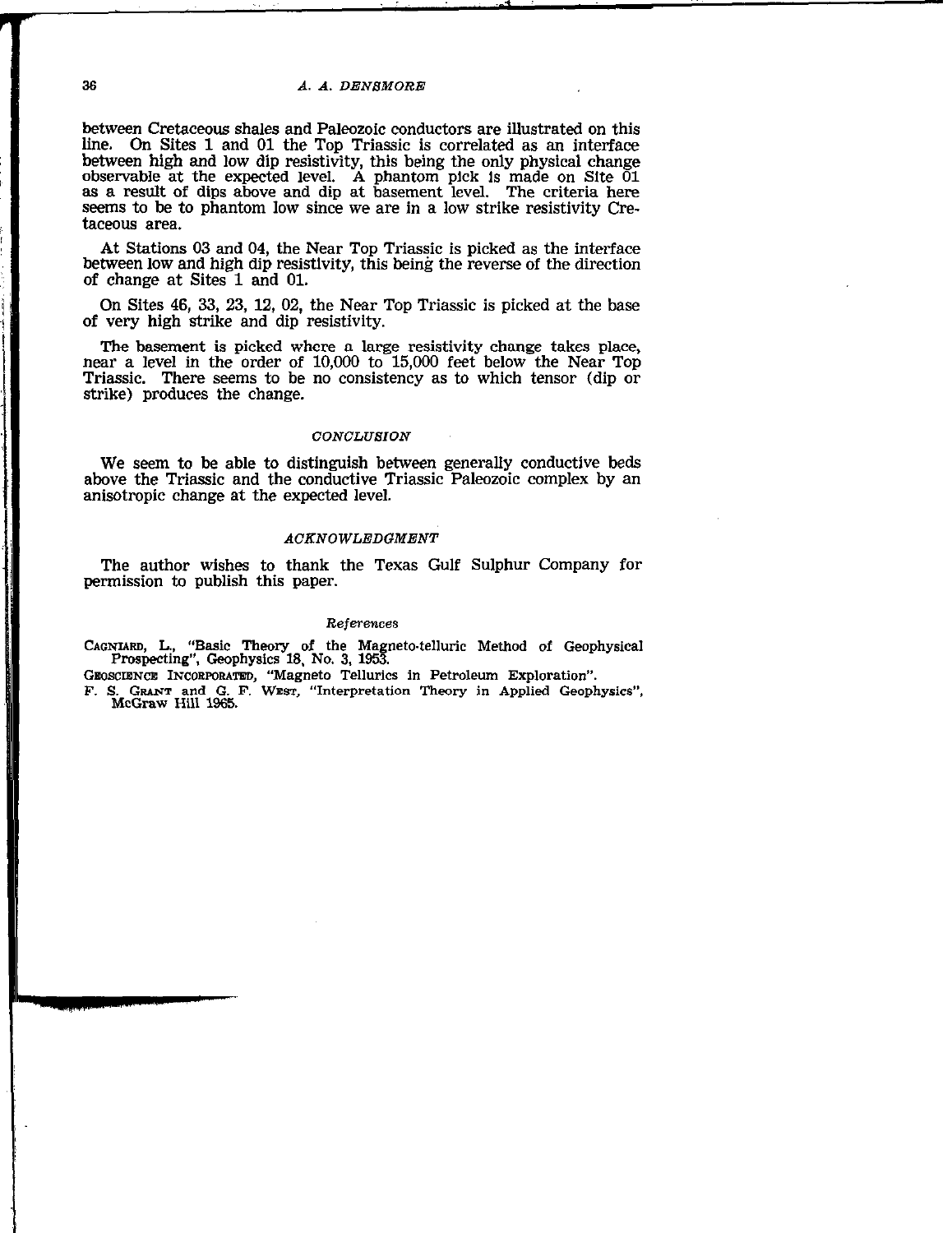